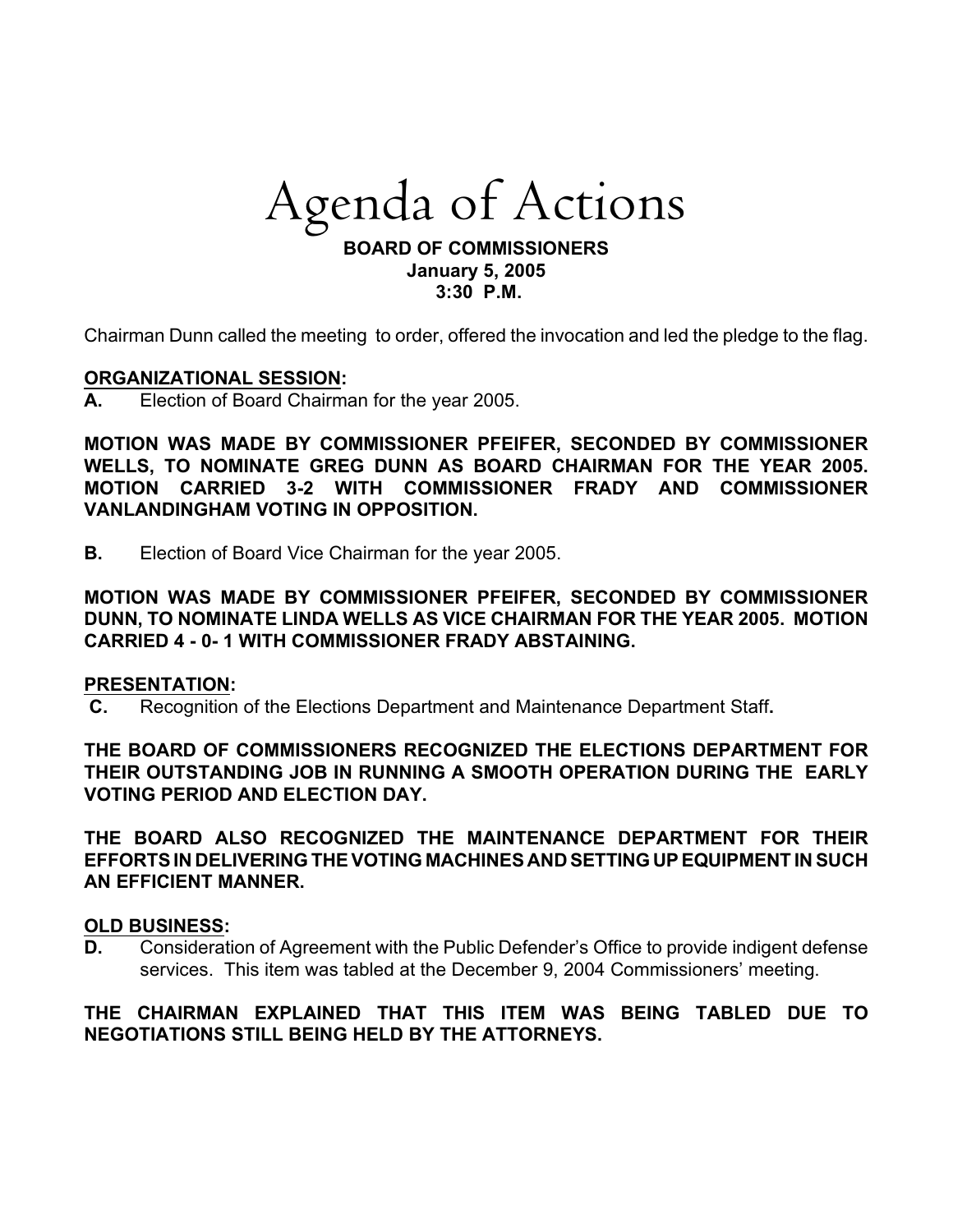## **Agenda of Actions January 5, 2005 Page 2**

### **NEW BUSINESS:**

**E.** Consideration of approval of Ordinance No 2005-01 amending the County's Code of Ordinances as it relates to fire prevention and protection. These changes are necessary to comply with minimum state codes and language changes. Also seeking approval for Chairman to execute the Ordinance.

# **MOTION WAS MADE BY COMMISSIONER WELLS, SECONDED BY COMMISSIONER VANLANDINGHAM, TO APPROVE ORDINANCE NO. 2005-01 AS PRESENTED. MOTION CARRIED 5-0.**

# **CONSENT AGENDA: MOTION WAS MADE BY COMMISSIONER VANLANDINGHAM, SECONDED BY COMMISSIONER PFEIFER, TO APPROVE THE CONSENT AGENDA AS PRESENTED. MOTION CARRIED 5-0.**

- **1.** Approval of authorization to sign checks combining any of the following two signatures for transactions exceeding \$5,000: Chairman, Vice Chairman, County Administrator.
- **2.** Approval of authorization to sign checks for transactions \$4,999 or less: Chairman, Vice Chairman, County Administrator.
- **3.** Approval of the Chairman and Vice Chairman to execute contracts, resolutions, agreements and other documents approved by the Board of Commissioners.
- **4.** Approval of proposed meeting schedule for 2005.
- **5.** Approval of Resolution No. 2005-01 appropriating funds necessary for the annual lease payment on the jail expansion and courthouse.
- **6.** Approval of Resolution No. 2005-02 renewing Resolution No. 90-07 which imposes a \$1.50 monthly "911" charge upon each exchange access facility subscribed to by telephone subscribers.
- **7.** Approval of Resolution No. 2005-03 renewing Resolution No. 99-03A which imposes a \$1.00 monthly "911" wireless enhanced charge upon each exchange access facility subscribed to by telephone subscribers.
- **8.** Approval of request for a budget adjustment from Business Services Director Mark Pullium to increase the expenditure line items in various by the amounts of insurance reimbursements received.
- **9.** Adoption by resolution of the Capital Improvement Element (CIE) and the Short Term Work Program (STWP) for Fire Service Impact Fees.
- **10.** Approval of request from Anita Godbee, Recreation Director, to transfer \$300 from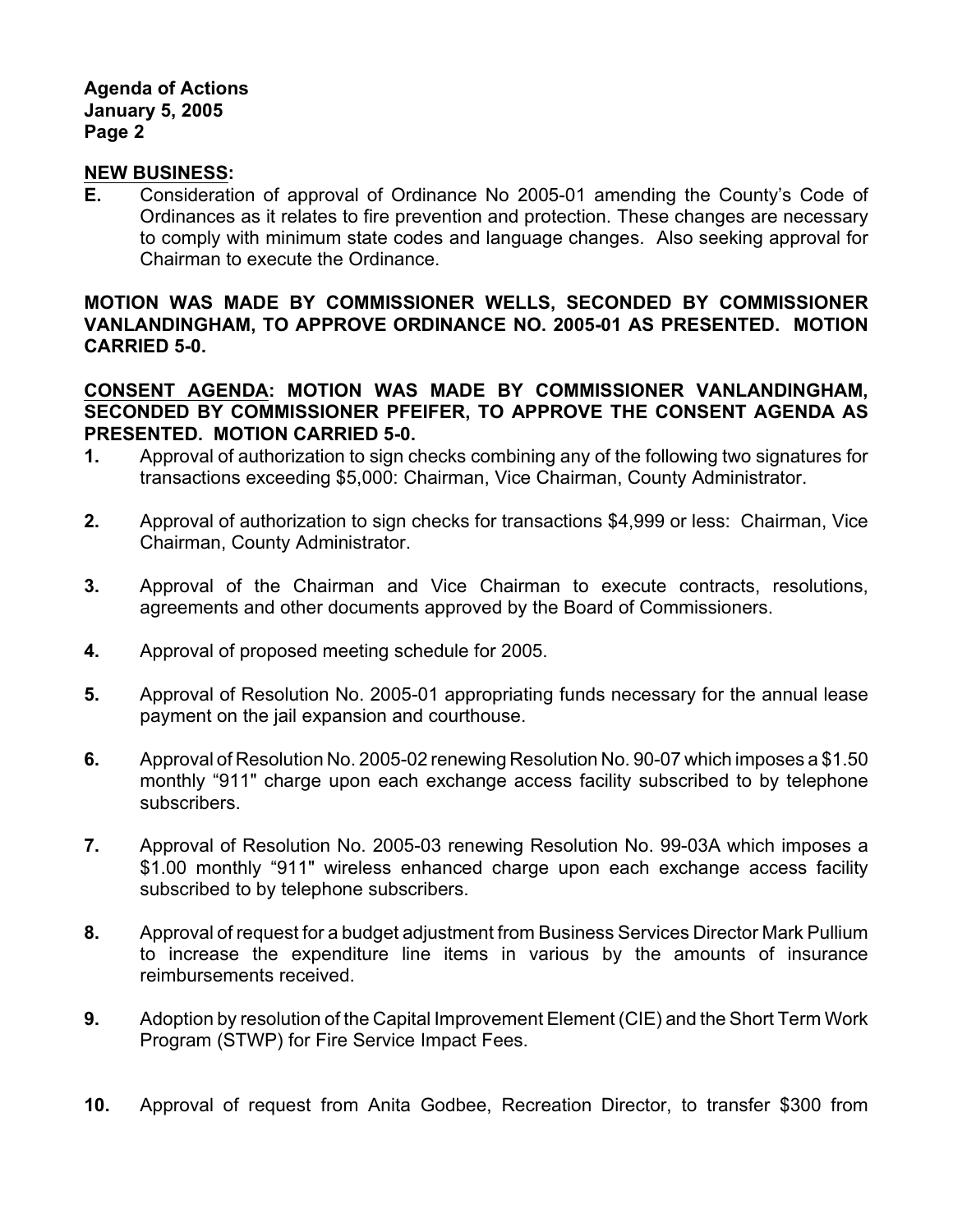# **Agenda of Actions January 5, 2005 Page 3**

Recreation's Donation Account to the Lake Horton Account. The donation was given to Fayette County Parks and Recreation from an individual to place a memorial bench at Lake Horton.

- **11.** Approval of request from Tim Jones, Purchasing Director, to award the bid for wireless phone service to the low bidder, Verizon, for a monthly rate of \$32.39 per month for 400 minutes for their America's Choice Plan.
- **12.** Approval of request for a budget adjustment from Chris Snell, Library Director, to increase the Donation Revenue account and to increase the library's Book and Magazine account by \$800.00 due to donations received.
- **13.** Approval of appointment of Bob Harbison to the Planning Commission for a three year term commencing January 1, 2005 and ending December 31, 2007.
- **14.** Approval of appointment of Jeanette Ballard to the Fayette County Library Board for a fouryear term commencing January 1, 2005 and ending December 31, 2008.
- **15.** Approval of appointment of Jo Rusin to the Fayette County Library Board to fill the unexpired term of Sara Goza which will expire December 31, 2005, and to an additional four-year term commencing January 1, 2006 and ending December 31, 2009.
- **16.** Approval of request from City of Fayetteville that their nominee, Jean White, be reappointed to another four-year term on the Fayette County Library Board, commencing January 1, 2005, and ending December 31, 2008.
- **17.** Ratification of approval of request for a budget adjustment for additional funding for the acquisition of the proposed time and attendance software, in the amount of \$31,244.00, which would provide for the addition of biometric clocks at all locations.
- **18.** Approval of bid award to Kronos for the acquisition of a work force time and attendance system in the amount of \$ 100,944.00.
- **19.** Ratification of approval of an agreement with BellSouth for local network, DSL, and Internet Access services which will provide discounts to the County for remaining a customer for an additional three-year period.
- **20.** Approval of a request for a budget adjustment for the Recreation Department in the amount of \$3980.00 for fencing and restroom improvements paid for by the Youth Soccer Association.
- **21.** Approval of request for a budget adjustment for the Sheriff's Department in the amount of \$ 34,418.24 in the overtime line item from reimbursement by the DEA and US Treasury Department.